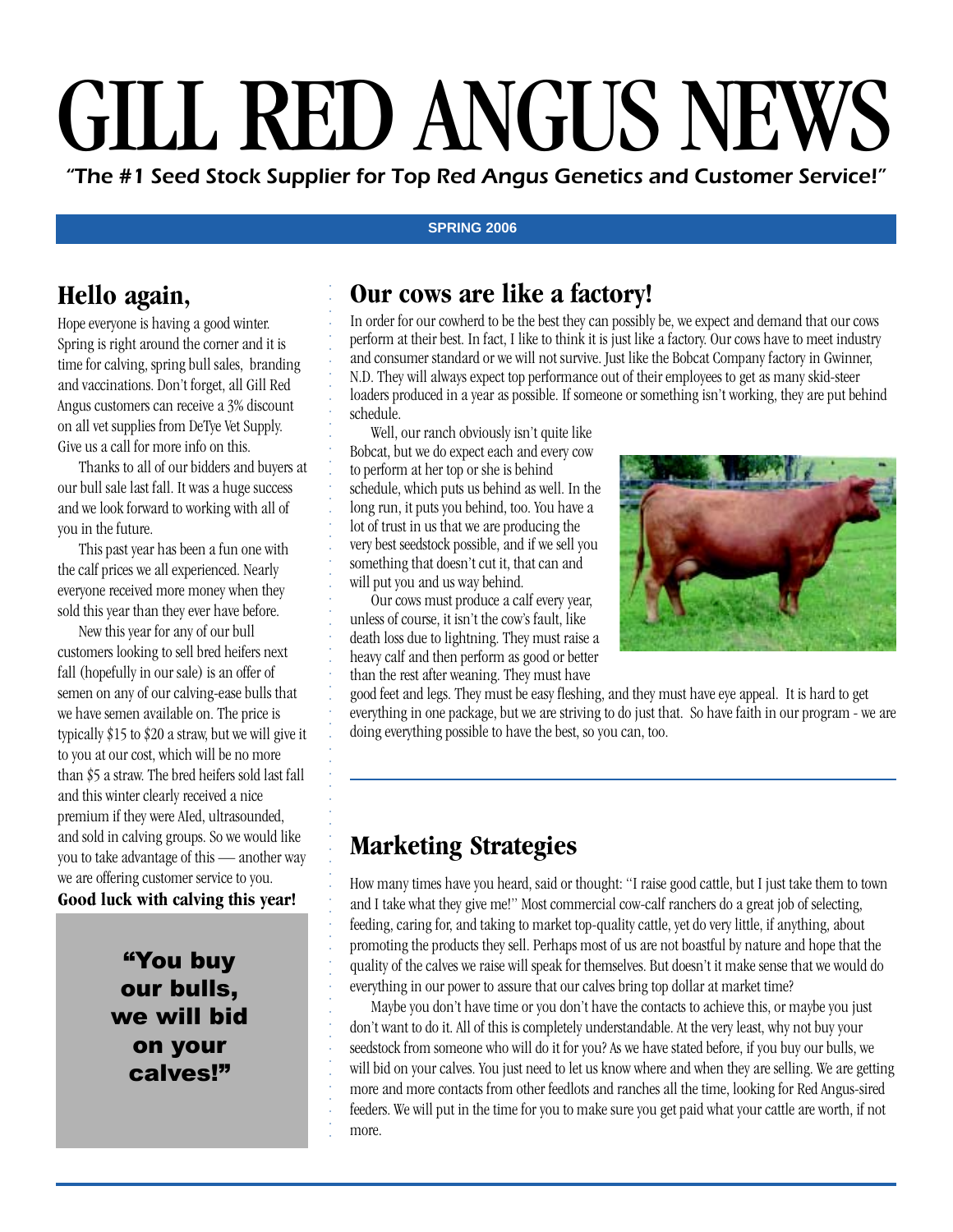## **People Eating Beef in the Future**

*I found this on another newsletter I receive:* One of the latest Cattle Fax Updates reports that cow numbers are on the rise. That means that the herd reduction phase of this cattle cycle is over. Ranchers and investors are increasing the size of the national cowherd. This isn't news to most of us. The update also reported that consumption for beef has increased so much since 1999 that it may take more cows to meet the future demand for beef. Now that is news — very good news! They say, "At today's productivity levels, (beef production per cow) it would require the nation's cowherd to grow about four million head..."

○○○○○○○○○○○○○○○○○○○○○○○○○○○○○○○○○○○○○○

○○○○○○○○○○○○○○○○○○○○○○○○○○○○○○○○○○○○○○○○○○○○○○○○

To add to this info, the U.S. population has also increased by around 16,000,000 people since the year 2000 and continues to increase about 3.2 million each year. This means that not only has consumption per person increased, but we are also feeding more people, too. Now if we can only get them eat beef and potatoes, and not chicken and carrots!

# "Eat Beef. The West wasn't won on Salad!"

■

■

"Vegetables ain't food. They are what food eat."

■

# **Feedlots and Gill Red Angus**

Here at Gill Red Angus, we are always looking for new feedlots to work with. We have made a new feedlot contact in south central Nebraska with 37 Cattle Company. He told us he wants to feed cattle that are full of performance, have good legs, and are above average on frame with a lot of muscle. The owner recently bought a couple loads through us and he was very happy when he got the cattle down at his lot. They were just what he wanted.

It is really nice to deliver what the feeders want. It's pretty tough for them to make any money on cattle that don't have the capacity and frame needed to put on the weight. Especially when they use these grids, and they come up with low yielding steers and heifers with yield grade 4s. The industry has had a higher percentage of yield grade 4s the past couple years than ever before. This is due to all of the pushing to moderate your cows. Yes, moderate is good, but only in moderation. This is why we are keeping our cows at the frame 6 area. A frame 6 size of cow will produce the 1300- to 1400-lb. steers that will have the cheap gains, hardly any yield grade 4s, and will still grade high choice.

We have never and will never chase the fads in the industry. The fad right now is carcass. Yes, carcass is very important, but so is everything else on the cow. We've killed several thousand head the past few years, and we now know what our cattle will do, and they do it quite well. All of the feeders tell us that if you chase the typical carcass cattle, you will shrink the size of your end weight. We don't want to do that and lose the performance we have.

As a result, we are trying to select above average REA and IMF herd bulls, but still have the maternal and performance that we demand in our cattle. All of the cattle we have fed out grade around 85% choice and weigh 1300+ lbs. with a \$.45 or less cost of gain. To top it off, we know that our cows can do it out in the pasture by themselves because we let them graze all summer and winter with minimal supplement. In fact, it is mid-March and we've only fed the mature cows for about 1½ weeks this winter, and we started to give them some protein in late February. This proves that our cattle can do it out in the pasture and in the lot.

## **The question is how and why?**

People ask us how we, a seedstock supplier, can afford an expensive herd bull. Or how can they, a commercial man, can afford an above average priced bull. Although it is a lot of money, in the long run, he usually turns out to be a money maker for you. If you think about it, the average rancher only has about 40 calf crops to raise and sell in his entire career. Scary huh! So when we buy a herd sire, we pay special attention to detail. You can see direct results from him for 5 to 7 years if used naturally, and his daughters for an additional 10 to 12 years or so. He and his daughters should be around as long as your kids are living in your house. (Unless you were like me and it took me a few more years to get out.) This bull, in his lifetime, if breeding 25 to 30 cows a year, could possibly have as many as 150 to 200 direct calves, plus another 500 calves out of his daughters, if you are retaining replacement females. So really, it isn't that much money when you spread it out over time.

When purchasing a top bull, Gill Red Angus usually AI's several cows to him as well, so that could be another 20 to 30 calves a year from him. When we select a new bull, we do a lot of research to make sure he fits what we need. We take a look at his dam, and hopefully grand dam as well. If they are not what we want our females to look like, we will not use him (naturally or AI). This is why Gill Red Angus doesn't do a lot of AI'ing to many of the popular AI sires. Not that there is anything wrong with them, but we take this way too serious to "hope" the bull is as good as his picture, and that his dam is a top cow.

Another reason why you will not see a lot of the more popular AI sires in our program is due to the type of bulls that are being promoted. Yes, they are probably good bulls, but these AI studs sell over 95% of their semen to commercial men that are AI'ing their heifers. Typically, these bulls are all calving ease type bulls that do not have the performance that we demand in our program. To us, it doesn't make any sense to breed your mature cows to a calving ease type bull. 99% of all the cattle are still sold by the pound. So I want my cows and my customer's cows to produce as much weight as possible on the cow and put it on as fast as they can in the feedlot. The faster they gain, the less expensive they are to feed! In short, we need our herd sires to be the best, so you, our customer, can be profitable!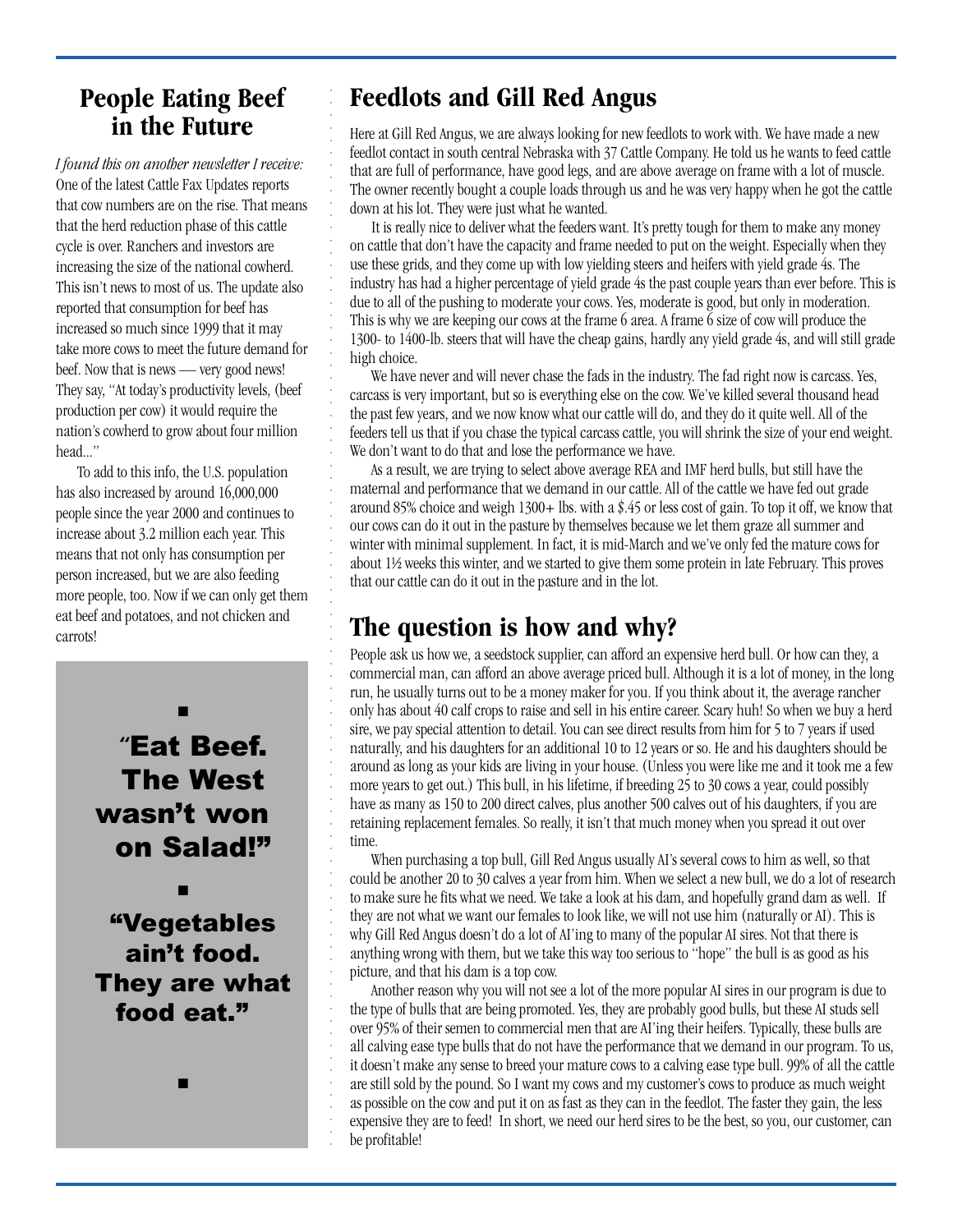## **How will you be sitting when the next down cycle comes?**

I am not talking about how much money you are sitting on now nor how much you made this year. I am talking about when and what we can do to prevent financial problems when the next down market hits us all. Everyone does a great job with raising, feeding, and caring for their cattle. But have most ranchers really sat down and thought about how you can cut costs or make your product bring more? How are your cows making you money now, and how can they make you more money later? What can they, or you, do to make the most possible? Recognizing that every ranch is completely different, I will tell you a little about our program and what we

> *We all need to take a look at what we can do when the next down cycle hits us."*

(Iron and fuel is too expensive for this ranch.) We still put up a lot of hay, but it is mainly for the calves that we winter. By calving in May and June, we have a lot higher percentage of calves to wean due to less death loss and no frozen ears to let the buyer's sort on. This is just an example of what we have done to lower our costs.

in a bale, hauling it, and then feeding it.

With the cattle market at or near its peak, we all need to take a look at what we can do when the next down cycle hits us. This is one of the many great reasons to start or continue using Gill Red Angus as your seed stock supplier. By buying your bulls from us, we guarantee that we will be there bidding on your cattle if you let us know when and where you are selling. Wouldn't it be nice to have a guaranteed bidder sitting in the stands the day you sell, even when the cattle market will hit its lows again? One extra bidder can be all you need to make the difference between red or black ink!

## "We are here for YOU!"

○○○○○○○○○○○○○○○○○○○

○○○○○○○○○○○○○○○○○○○

## **Our Future at Gill Red Angus**

Since we moved our bull sale to the fall, we've discovered that a lot of our customers didn't get a bull or didn't want to winter another one. As a result, we are now making plans to have two sales a year - a fall sale and a spring sale. To achieve this, we are putting in a lot of embryos for fall and spring calving, and we took a group of our cows and held them over and bred them for the fall so we can put all of these bull calves in the spring sale. Our first spring sale will be in 2008. We are doing this so we can better meet your needs. Watch for further plans on this in the future.

As for our fall sale, we moved the date a little earlier this year for a few reasons. First, we wanted to get away from the NFR. We may want to take it in and several of you may, too. The second reason was weather. Last year it was –5 degrees with the wind chill. You were cold, we were cold, and so were the bulls. They looked ten times better the next week when it warmed up, and we want them to look as good as they can on sale day. And finally, we signed on with Superior Livestock and RFD-TV. This was one of the few days that would work with them, our auctioneer, and ring men. So next fall if you can't be at the sale, you can watch the sale from your couch on RFD-TV and bid over the phone. Watch for future ads regarding this sale.

## **GILL RED ANGUS FALL SALE - NOVEMBER 20, 2006** *100 Bulls & 100+ Commercial Bred Heifers*

○○○○○○○○○○○○○○○○○○○○○

○○○○○○○○○○○○○○○○○○○○○○○○○○○○○○

This year we will be holding our second "You Buy, We Bid" Fall Bull Sale. In this offering we will have somewhere around 100 bulls — 75 to 80 head of 18-month-old, range-raised bulls, along with 15 to 20 head of 16-month-old embryo transplant bulls; and at least 100 commercial bred heifers, probably a lot more than that. Watch for our ads in the Red Angus magazine and many other publications.

Make sure you contact us when you sell your next feeder calf crop. We want to be there to help you get the best price possible. **If you don't tell us when you sell, we won't know.**

■

■ Please contact us if you need anything at all - when you are selling your calves, need to visit, or whatever. Our door is never closed and the coffee is always on. Hope you enjoy these chats, and we are looking forward to seeing you this fall on **November 20th.**

did to cut our feed costs.

A few years ago, we decided to change things up a little and run the cattle a little more like Mother Nature. We changed our main herd to a late spring/early summer calving operation, and let the cows graze all winter, or as long as the snow will let us. So far, we have been lucky and the cows stick their head right down in the snow and eat away. They are actually more happy and comfortable now than when we were feeding them hay every day. This has really cut the feed costs for us, with pasture lease being cheaper than field lease, and leaving the hay stand and let them eat it, instead of putting it